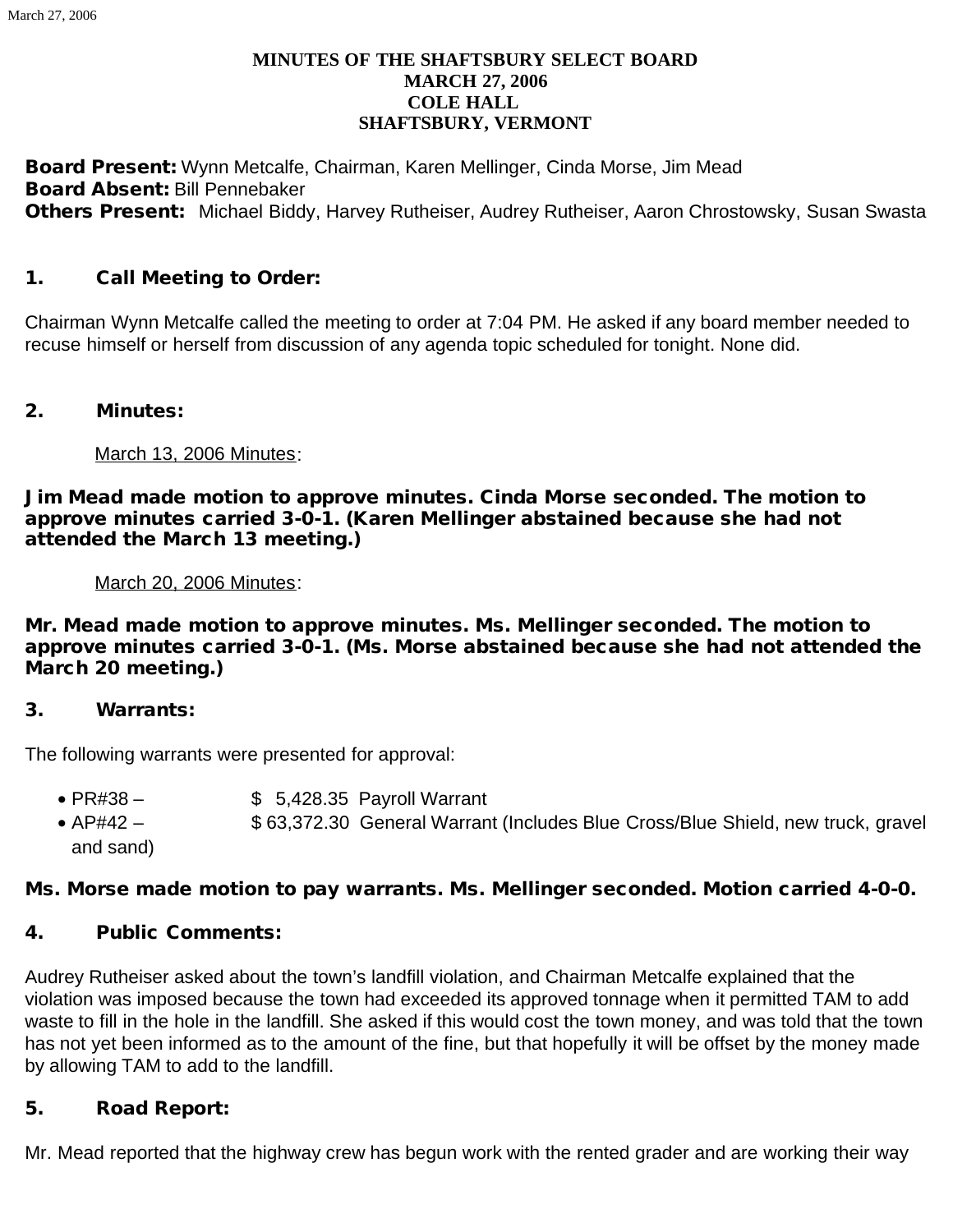out into the Hollow. The town's grader will be ready for use as soon as the new tires arrive and are put on.

# 6. Town Administrator's Report:

Mr. Chrostowsky stated that he has two highway grant applications ready for Board approval. The first application is to the Highway Class Two Paving Program for \$251,000 for the paving of Buck Hill Road. This would require 10% matching funds from the town. The second application is to the Town Highway Structures Program for \$74,000 for a Bennett Hill Road box culvert, and would also require a 10% match.

Ms. Mellinger asked why the paving grant request was limited to Buck Hill Road when the town had identified several paving projects and had set aside matching money specifically for paving. Mr. Chrostowsky replied that Highway Foreman Ron Daniels thought that limiting the grant to Buck Hill Road made for a stronger application. The Board decided that since matching funds were available it made sense to request funding for all three paving projects, but to itemize the projects in case only partial funding is available.

# 7. Landfill Update:

Chairman Metcalfe reported that Bill Pennebaker has collected and sent soil samples out for testing. Board members met with a contractor this afternoon to discuss landfill closure, but soil test results are needed before proceeding any further. This information will be provided to the other three contractors as well.

Mr. Chrostowsky was informed by KAS that the closure plans have received an engineer's stamp and will be sent out today. In a meeting with Board members this morning, Agency of Natural Resources (ANR) representative Buzz Surwillo indicated that the state will be quick to advise the town as to whether it may proceed with the closure. It appears that state standards would not be as strict for materials to be used with a geosynthetic liner as they would for clay.

Mr. Chrostowsky stated that Casella has advised the town to submit their (Casella's) comments on the closure plan to KAS to see if KAS is willing to work with them on modifying the plan in order to save money. Casella advises finding someone else to work with if KAS is unwilling. The company that is doing the soil testing, Vermont Testing, may be a possibility. It was decided to both contact KAS for their reaction to refining the plan and to set up a meeting with Vermont Testing.

Jeff Bourdeau of the ANR advised the town to do the transfer station recertification in house. He will send forms and information to help with this.

# 8. Update Liaison List:

Chairman Metcalfe stated that he wants to postpone updating the liaison list once again until all Board members are present. Ms. Morse asked if in the meantime members are keeping the same liaisons, with Mr. Pennebaker taking over Skip Fagerholm's liaison duties. Chairman Metcalfe confirmed that this is the case.

# 9. Other Business:

Chairman Metcalfe reported that the Old Cemeteries Association is willing to repair stones in the old town cemetery, doing about \$4000 worth of work for \$1200. He asked for Board approval for this work and expense.

## Ms. Mellinger made motion to have the Old Cemeteries Association repair stones. Ms. Morse seconded. Motion carried 4-0-0.